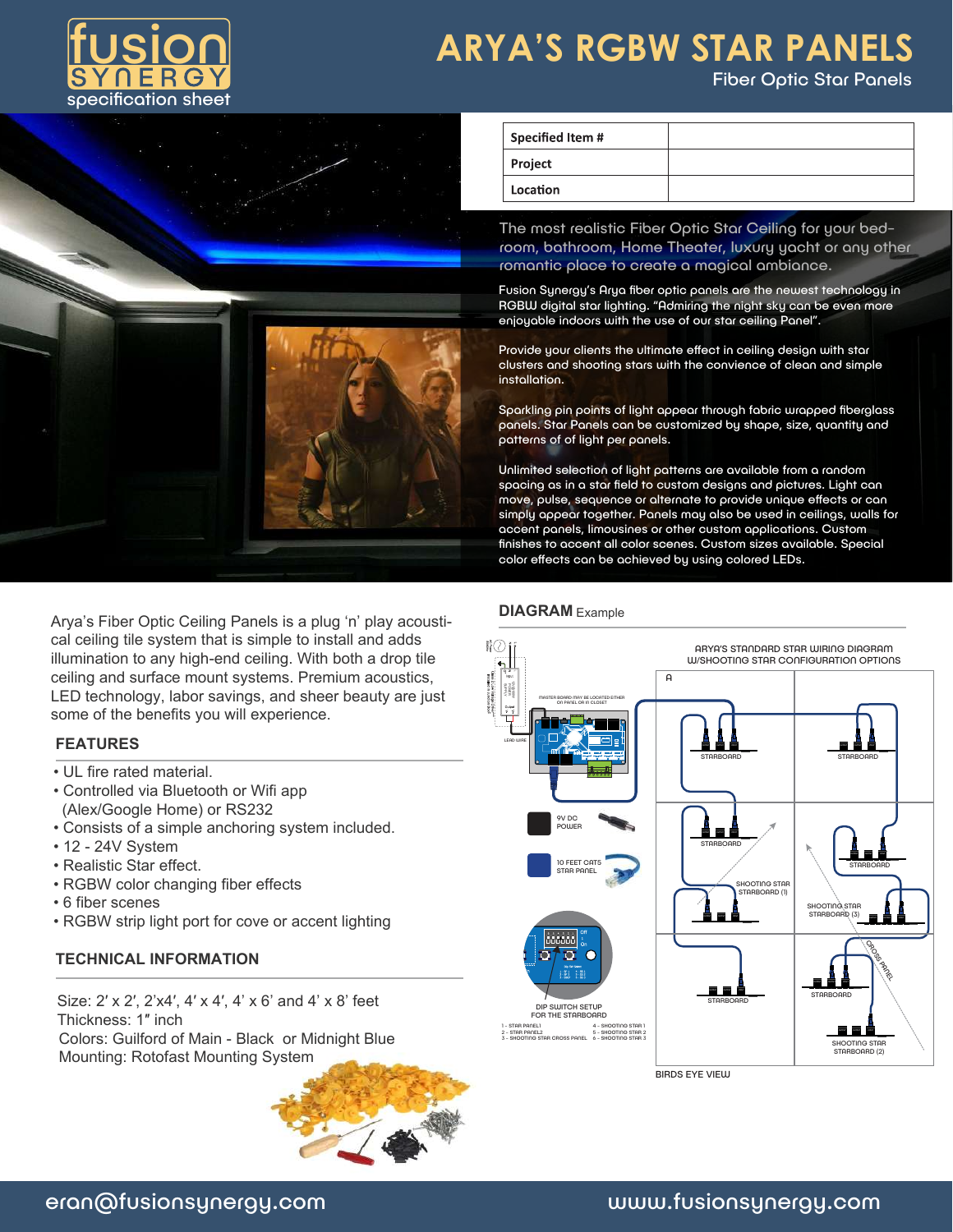

Fiber Optic Star Panels



### Custom Fabricated Fiber-Optic Acoustical Panels

For the best in beauty, acoustical performance and convenience.

- Prepackaged, prefabricated standard acoustical panels with fiber-optic stars, ships ready to install
- Reduces sound reflections by adding absorption to the ceiling
- Fast delivery and cost-effective installation
- Easy connectivity with LED technology
- Low power consumption
- Each panel has a built-in star engine and can be daisy-chained.
- 1" thick panels, for flush-mounting to ceiling
- Fabric: Guilford Anchorage FR701 Black or Midnight **Blue**
- Edges: Square
- Mounting: Rotofast Anchors
- Class A, fire-rated 6# fiberglass

## Fiber-Optic Acoustical Panels for a Grid Ceiling

Turn your grid ceiling into a thing of beauty – economically and easily

- Standard sizes for lay-in grid ceilings
- Economical
- Easy installation
- Easy connectivity with LED technology and low power consumption
- Fast and convenient delivery in six-panel master-packs Available in 2' x 2' and 2' x 4' sizes

24" x 24"

- 24" x 48"
- 1" thick, 3# fiberglass
- Standard Fabric: FR701 Black or Midnight Blue
- Custom fabric and sizes are available for our star panels. Please contact our customer service department for more details.



Client-provided standard ceiling grid system

### **SPECIFICATION STANDARD PANEL CHART (POWER CHART)**

• Each panel draws 0.7amps max per panel.

Note: Some panels will come with a shooting star effect, which contain one (1) extra Starry Night Panel Board light source and will increase the panel another 0.7Amps.

| <b>POWER SUPPLY</b> | <b>NO. OF PANELS</b> |
|---------------------|----------------------|
| 25W@12V             | 4 panels             |
| 50W@12V             | 8 panels             |
| 75W@12V             | 16 panels            |
| 100W@12V            | 32 panels            |
|                     |                      |
|                     |                      |
| <b>POWER SUPPLY</b> | <b>NO. OF PANELS</b> |
| 25W@24V             | 8 panels             |
| 50W@24V             | 16 panels            |
|                     |                      |

100W@24V 64 panels



Lighting - cool daylight Lighting - RGBW: Color Changing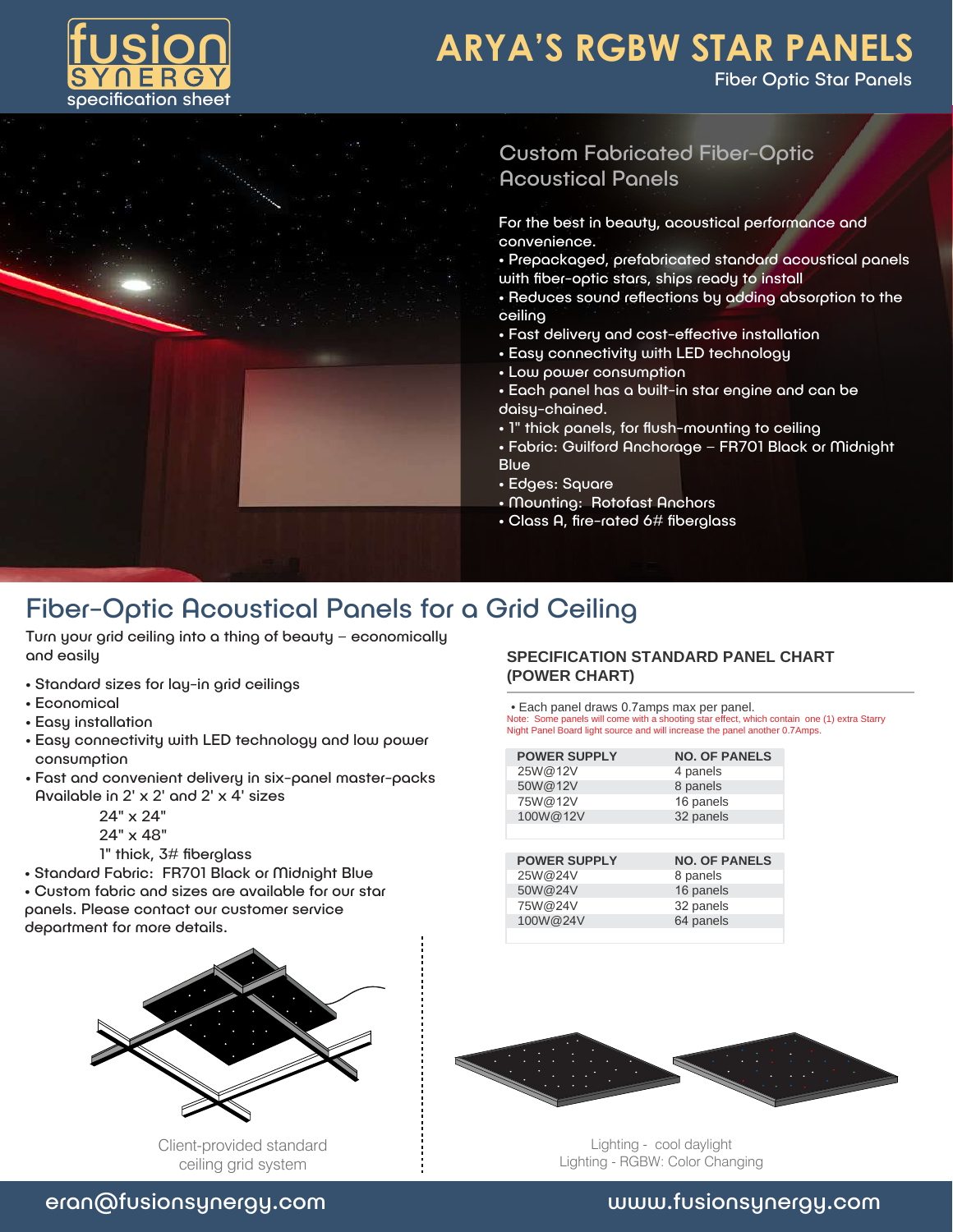

# Fiber Optic Star Panels **ARYA'S RGBW STAR PANELS**

# **Guilford of Maine FR701 Acoustic Fabric**

®



Yellow 744



Sunshine 797



Orange 746



**Cardinal** 738



Red 799



Claret Accent 418



**Chartreuse** 734



Lime 721



Sky 740



Cobalt 420



Iris 798



Deep Burgundy 556



Fir 743



Teal 742



Sapphire 745



Baltic 153



Blue Plum 553



Black 408





Green Neutral 402



Blue Spruce 467



Wedgewood 150



Ultramarine



Chocolate 793



#### Dune 749



Stream 757

Verte Papier 561



Bayberry





Medium Grey 298





470

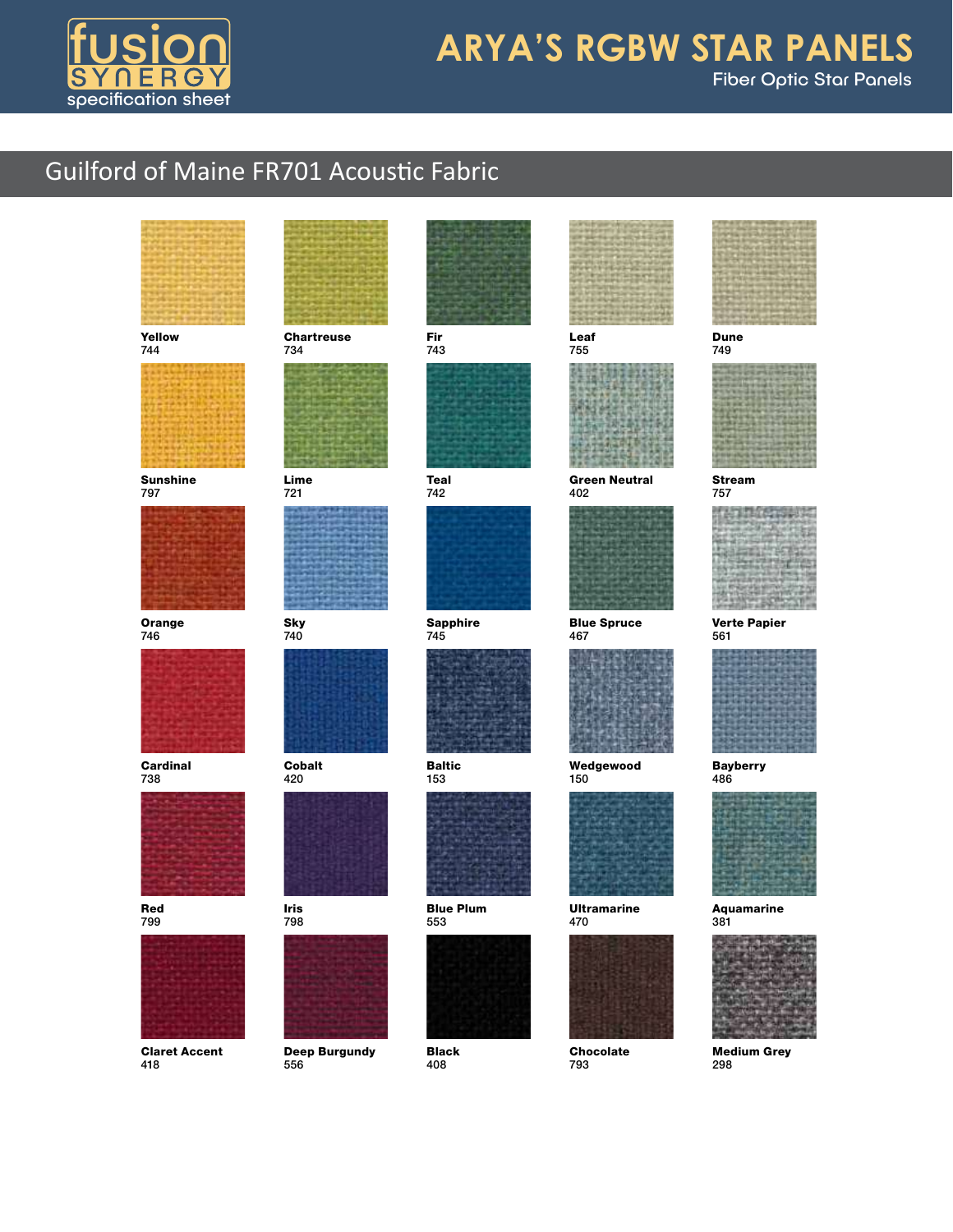

## **ARYA'S RGBW STAR PANELS** Fiber Optic Star Panels

## Guilford of Maine FR701 Acoustic Fabric

| Wheat<br>130               | <b>Bone</b><br>748         | <b>Buff</b><br>460            | Eggshell<br>144          | White<br>224                 |
|----------------------------|----------------------------|-------------------------------|--------------------------|------------------------------|
|                            |                            |                               |                          |                              |
| <b>Eucalyptus</b><br>468   | <b>Desert Sand</b><br>758  | <b>Apricot Neutral</b><br>404 | Quartz<br>380            | Pearl<br>481                 |
|                            |                            |                               |                          |                              |
| <b>Blue Papier</b><br>539  | Coin<br>794                | <b>Cherry Neutral</b><br>400  | Vanilla Neutral<br>403   | Opal<br>394                  |
|                            |                            |                               |                          |                              |
| <b>Crystal Blue</b><br>175 | <b>Blue Neutral</b><br>401 | Cinnabar<br>422               | <b>Straw</b><br>747      | <b>Silver Papier</b><br>538  |
|                            |                            |                               |                          |                              |
| <b>Steel Grey</b><br>471   | <b>Grey Mix</b><br>238     | <b>Pumice</b><br>423          | <b>Light Moss</b><br>754 | Cement Mi<br>750             |
|                            |                            |                               |                          |                              |
| Flannel<br>795             | <b>Amethyst</b><br>424     | <b>Moleskin</b><br>796        | Earth<br>792             | <b>Silver Neutral</b><br>406 |

While we make every effort to make sure the colors you see here are accurate, colors may vary depending on your screen resolution and settings. Samples may be requested through the website.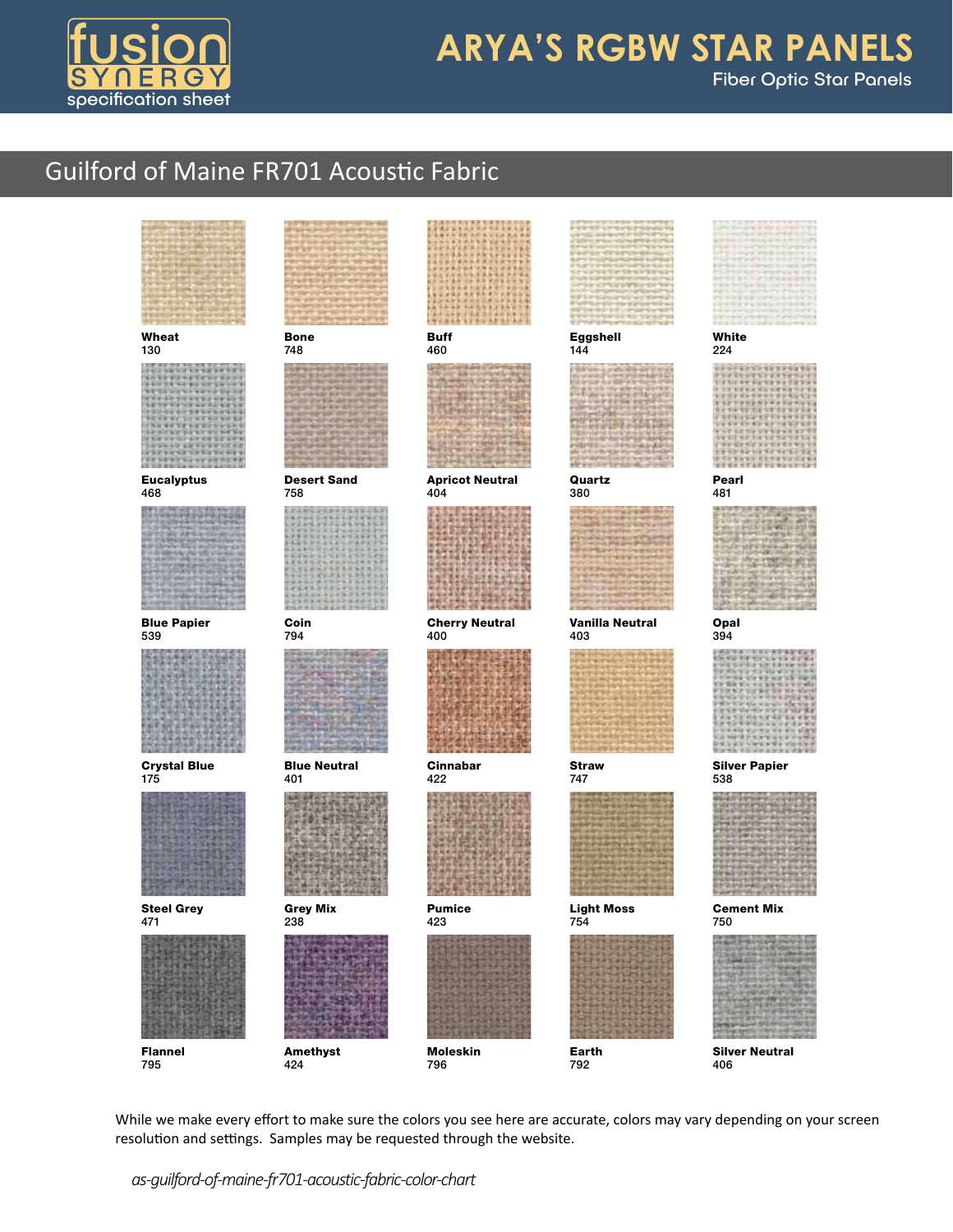

### **ARYA'S RGBW STAR PANELS** Fiber Optic Star Panels

### Guilford of Maine FR701 Acoustic Fabric  $-$

#### Specifications

#### Content

100% post-consumer recycled polyester

Weight  $16.0 \pm 0.5$  oz./lin. yd.

Width 66" min. useable

Repeat none

### Cleaning Code

Standard Care Label W-S. Clean with water based cleaning agents, foam or pure, water free solvents. Vacuuming or light brushing is recommended to prevent dust and soil buildup.

#### Performance



 Colorfastness to Light (AATCC 16 Option 3) Grade 4 min. at 40 hours

 Colorfastness to Crocking (AATCC 8) Grade 4 min. dry & Grade 3 min. wet



 Breaking Strength (ASTM D5034) 150 lbf min. warp and fill

 Flammability (ASTM E84) Class I or A

\*ACT® registered certification marks

### Acoustical Performance

The plot below summarizes impedance tube measurements of absorption of an anechoic termination and various fabrics in front of the anechoic termination.

> Acoustical Performance for Panel Applications (ISO 10534-2)

Panel



NRC of anechoic termination 1.00

NRC of fabric in front of anechoic termination .95

#### Miscellaneous

Every effort has been made to ensure color accuracy of the digital images, however, please order a sample before specification. Application testing of this product is recommended. Colors may vary between dye lots. This is a non-directional fabric.

Proudly woven in the USA supporting our local communities.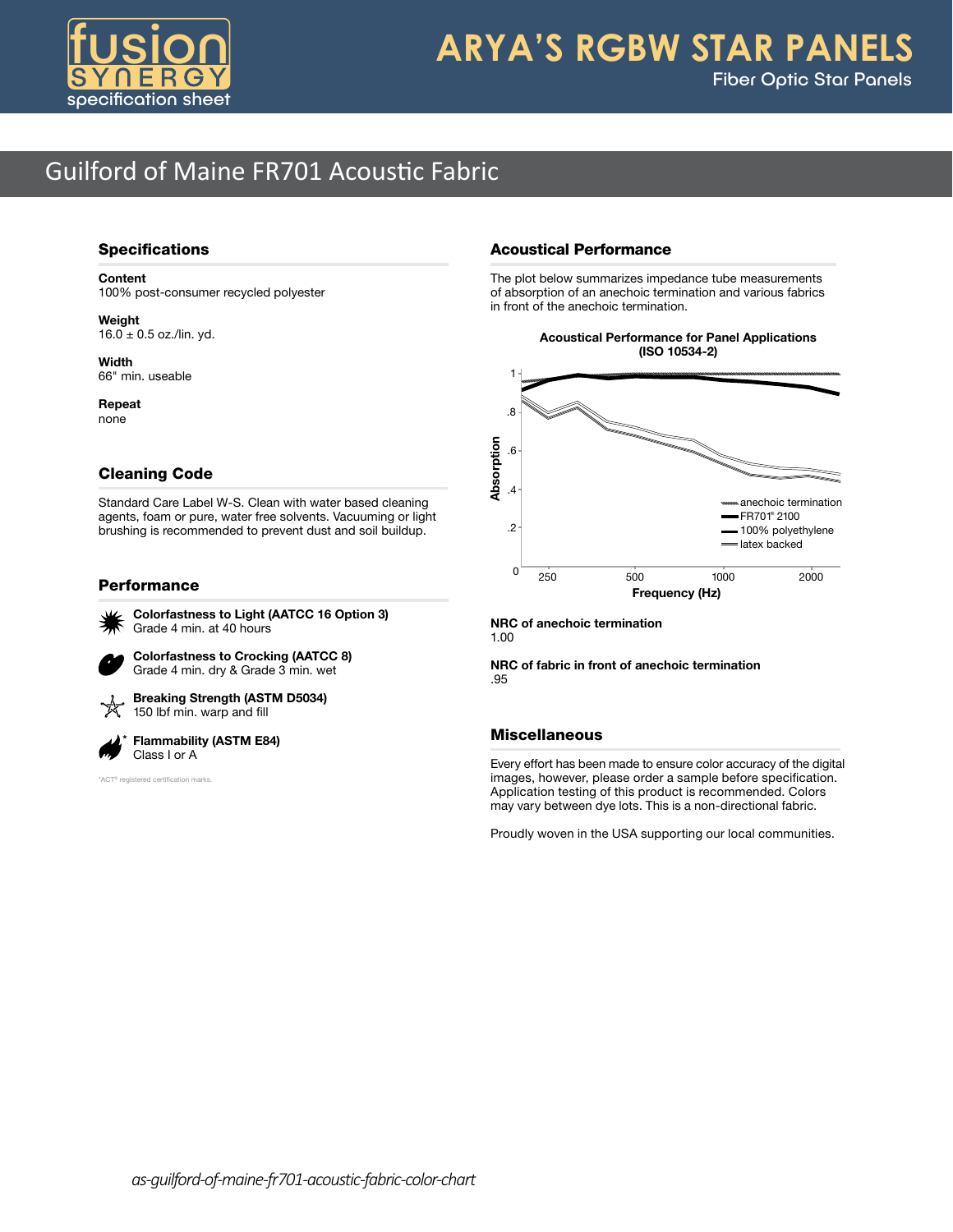

Fiber Optic Star Panels



### **ORDERING INFORMATION**